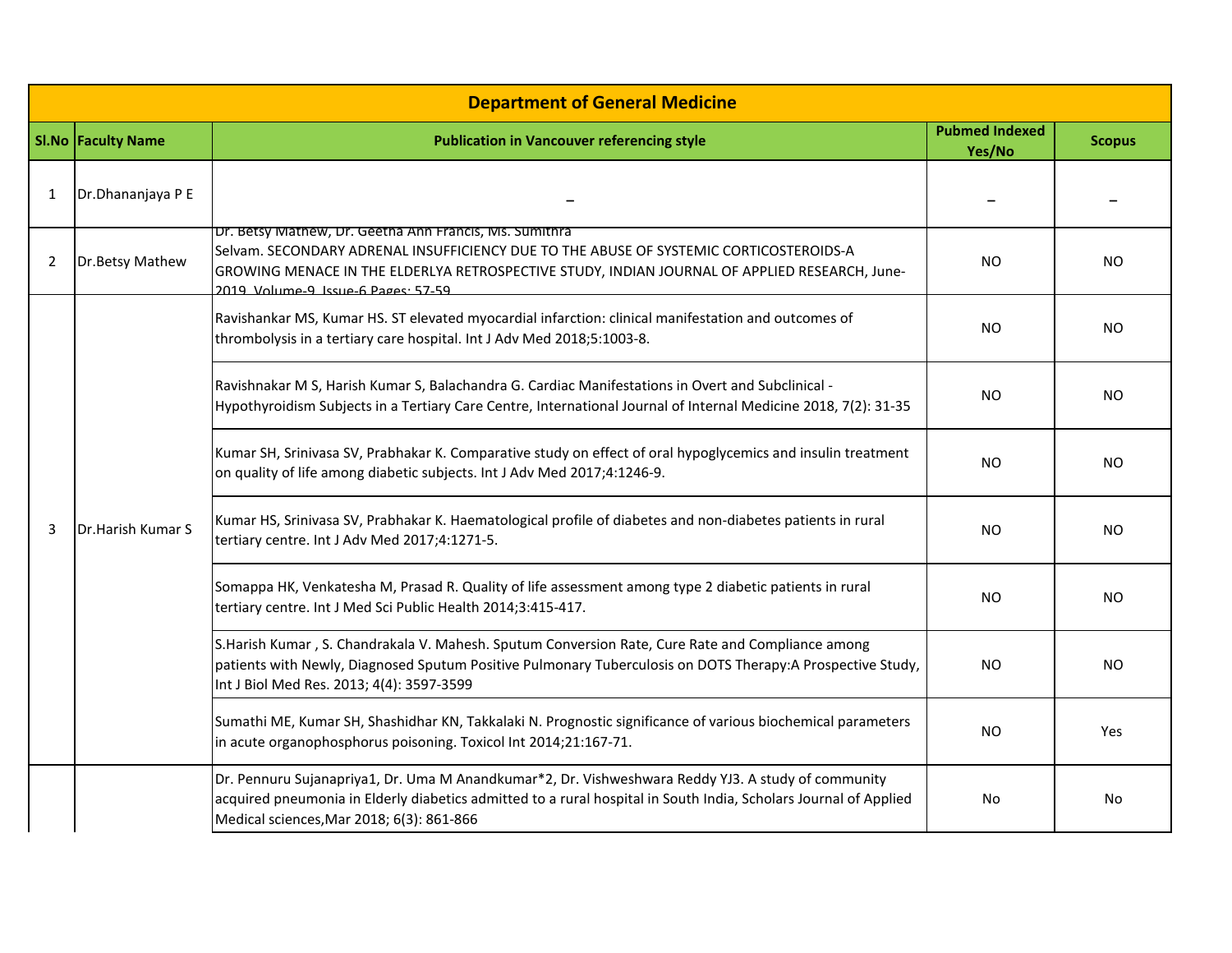|   | <b>SI.No Faculty Name</b> | <b>Publication in Vancouver referencing style</b>                                                                                                                                                                                                                                                                                                                                | <b>Pubmed Indexed</b><br>Yes/No | <b>Scopus</b> |
|---|---------------------------|----------------------------------------------------------------------------------------------------------------------------------------------------------------------------------------------------------------------------------------------------------------------------------------------------------------------------------------------------------------------------------|---------------------------------|---------------|
| 4 | Dr. Uma M A               | Uma Mylandlahalli Anandkumar, Nagarajan Natarajan, Revathi Jeripiti, Trends in Septicaemic patients admitted<br>in teritiary care teaching hospital in Andhra Pradesh, Journal of Clinical and Diagnostic Research, 2018 May,<br>pages:22-27                                                                                                                                     | No                              | No            |
|   |                           | Dr.Uma.M.A., Dr.Nagakiran.K.V*, Dr. Rakesh Koppulu. Assessment of severity of Organophosphorus poisoning<br>and predicting the need for ventilator support, Indian Journal of Applied Research, Feb – 2018, Volume-8, Issue-<br>2, pages, 49-51                                                                                                                                  | No                              | No            |
|   |                           | Ivialepati Sai Sarath Reddy, Uma Mylandianalli Anandkumar, Srinivasa Rao. Evaluation of silent myocardial<br>ischemia in asymptomatic type 2 diabetes mellitus patients by tread mill test in tertiary care center in south<br>India. J. Evolution Med. Dent. Sci./eISSN- 2278-4802, pISSN- 2278-4748/ Vol. 8/ Issue 10/ Mar. 11, 2019                                           | No                              | No            |
|   |                           | <br> Dr. Dheeraj kumar Anupa*. Dr. Nikita Nagari, Dr. Y J Visweswara Reddy, Dr. Uma. Indian diabetic risk score '<br>(IDRS) as a screening tool for Diagnosing non alcoholic fatty liver disease (nafld) in Rural non diabetic<br>population. Global journal for research analysis, VOLUME-7, ISSUE-2, FEBRUARY-2018, pages:46-49                                                | No                              | <b>No</b>     |
|   |                           | Sethuram K, Uma M.A., Srinivasa Rao.A Study of Prevalence of Diabetes Mellitus, Prediabetes and Cardio<br>Metabolic Profile among Rural Population in South India. International Journal of Contemporary Medical<br>Research, Volume 6, Issue 3, March 2019, pages: C4-C9                                                                                                        | No                              | No.           |
|   |                           | Uma MA, Perisetty Tulasi Kumari, Nagarajan N. Assessment of Thyroid Dysfunction in Patients with Metabolic<br>Syndrome and its Correlation with Individual Parameters of Metabolic Syndrome, International journal of<br>contemporary medical research, Volume 7, Issue 3, March 2020, pageC26.                                                                                  | No                              | No            |
|   |                           | Uma M.A., Nagakiran K.V., Ashwin K., R. Lakshmi Visruja.Assessment of quality of life in patients with chronic<br>kidney disease on maintenance hemodialysis with regard to anemia- A descriptive cross-sectional study at a<br>tertiary hospital in Kuppam, J Evid Based Med Healthc, pISSN - 2349-2562, eISSN - 2349-2570 / Vol. 8 / Issue 21 /<br>May 24 2021 Page: 1636-1641 | No                              | No            |
|   |                           | Dr.Karthik Andela, Dr.R.Lakshmi Visruja*, Dr.Y.J.V Reddy, Dr.Srinivasa Rao.Postprandial Dyslipidemia as a<br>Screening Tool for Risk Stratification of Acute Coronary Syndrome in Type 2 Diabetes Mellitus, "IOSR Journal of<br>Dental and Medical Sciences (IOSR-JDMS), Volume 17, Issue 2 (2018), PP 16-20.                                                                    | No                              | No            |
| 5 | Dr. R. Lakshmi Visruja    | Dr. R Lakshmi Visruja, Dr. Sappa Naresh*, Dr. Y.J.V.Reddy, Dr. Srinivasa Rao, Dr. Nagaraj.N. A Spectrum of<br>Metabolic Syndrome among Elderly Obese/Overweight inpatients in a Rural Tertiary Care Hospital, "IOSR<br>Journal of Dental and Medical Sciences (IOSR-JDMS), Volume 17, Issue 2 (2018), PP 40-43.                                                                  | No                              | No.           |
|   |                           | Dr. Poola Sriharika, Dr. R. Lakshmi Visruja*, Dr. Srinivasa Rao, Dr. Y. J. Visweswara Reddy.A study of Etiology and<br>outcome of Acute Respiratory Distress syndrome in a Rural Tertiary Care centre, Scholars Journal of Applied<br>Medical sciences, Mar 2018; 6(3): 1028-1032                                                                                                | No                              | No            |
|   |                           | U. Kalyan, R. Lakshmi Visruja, H. Mallikarjuna Swamy, Srinivasa Rao. A clinico-etiological study of pulmonary<br>hypertension in adults in a rural tertiary care hospital, Journal of Evolution of Medical & Dental Sciences, Vol. 8,<br>Issue 10, Mar. 11, 2019, pages:685-688                                                                                                  | No                              | No            |